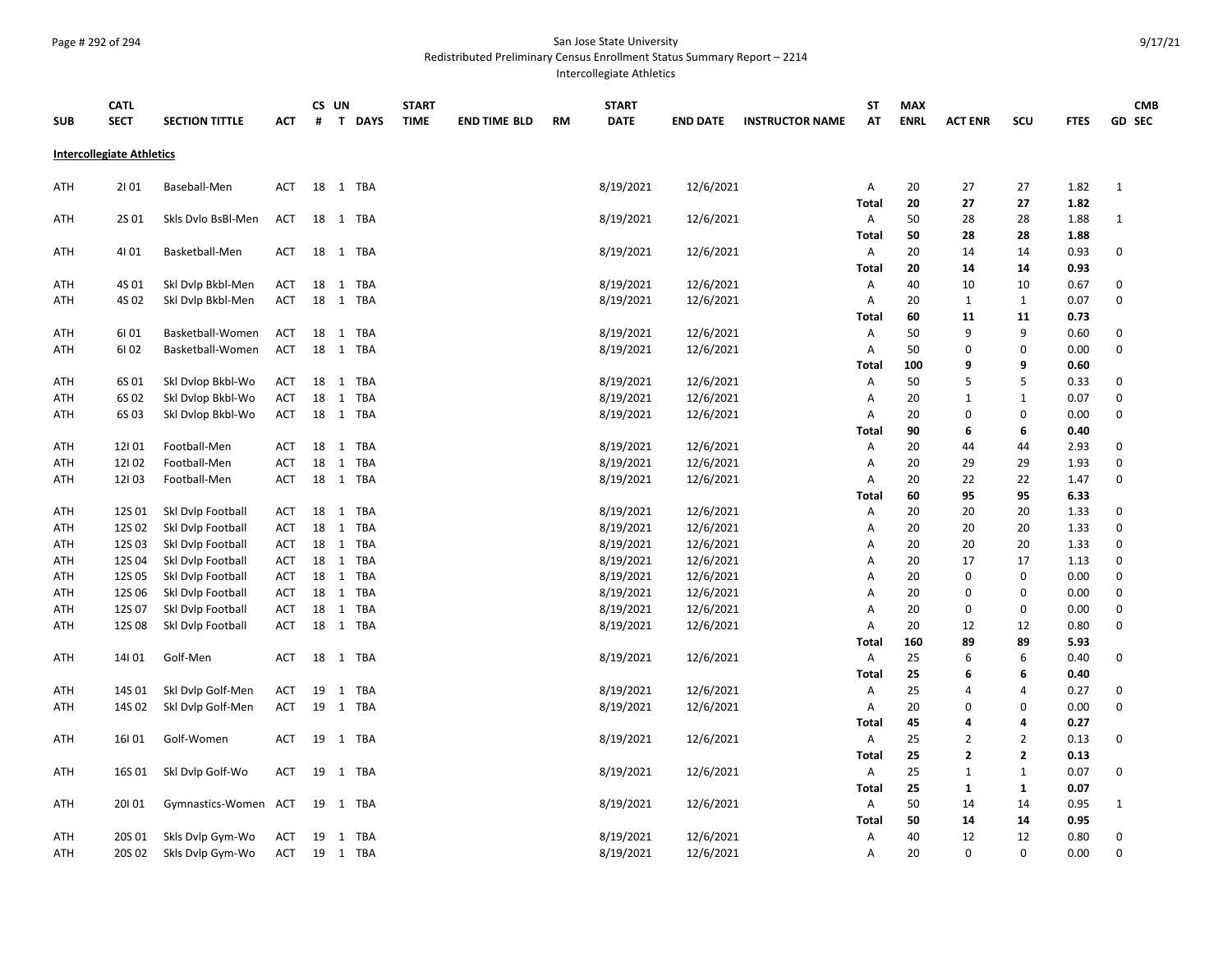## Page # 293 of 294 San Jose State University

Redistributed Preliminary Census Enrollment Status Summary Report – 2214

Intercollegiate Athletics

|            | <b>CATL</b> |                       |            |    | CS UN |          | <b>START</b> |                     |    | <b>START</b> |                 |                                        | ST                | <b>MAX</b>  |                |                |              | <b>CMB</b>     |
|------------|-------------|-----------------------|------------|----|-------|----------|--------------|---------------------|----|--------------|-----------------|----------------------------------------|-------------------|-------------|----------------|----------------|--------------|----------------|
| <b>SUB</b> | <b>SECT</b> | <b>SECTION TITTLE</b> | АСТ        | #  |       | T DAYS   | <b>TIME</b>  | <b>END TIME BLD</b> | RM | <b>DATE</b>  | <b>END DATE</b> | <b>INSTRUCTOR NAME</b>                 | AT                | <b>ENRL</b> | <b>ACT ENR</b> | scu            | <b>FTES</b>  | <b>GD SEC</b>  |
|            |             |                       |            |    |       |          |              |                     |    |              |                 |                                        | Total             | 60          | 12             | 12             | 0.80         |                |
| ATH        | 26101       | Tennis-Women          | <b>ACT</b> | 19 |       | 1 TBA    |              |                     |    | 8/19/2021    | 12/6/2021       |                                        | Α                 | 40          | $\overline{2}$ | $\overline{2}$ | 0.13         | $\mathbf 0$    |
|            |             |                       |            |    |       |          |              |                     |    |              |                 |                                        | <b>Total</b>      | 40          | 2              | $\mathbf{2}$   | 0.13         |                |
| ATH        | 26S 01      | Skl Dvlp Ten-Wo       | <b>ACT</b> |    |       | 19 1 TBA |              |                     |    | 8/19/2021    | 12/6/2021       |                                        | A                 | 40          | $\mathbf{1}$   | 1              | 0.07         | 0              |
|            |             |                       |            |    |       |          |              |                     |    |              |                 |                                        | <b>Total</b>      | 40          | 1              | 1              | 0.07         |                |
| ATH        | 30101       | Soccer-Men            | ACT        |    |       | 19 1 TBA |              |                     |    | 8/19/2021    | 12/6/2021       |                                        | Α                 | 50          | 25             | 25             | 1.70         | $\overline{2}$ |
| ATH        | 30102       | Soccer-Men            | <b>ACT</b> | 19 |       | 1 TBA    |              |                     |    | 8/19/2021    | 12/6/2021       |                                        | A                 | 20          | 0              | 0              | 0.00         | 0              |
|            |             |                       |            |    |       |          |              |                     |    |              |                 |                                        | Total             | 70          | 25             | 25             | 1.70         |                |
| ATH        | 30S 01      | Skls Dvlp Soccer      | <b>ACT</b> | 19 |       | 1 TBA    |              |                     |    | 8/19/2021    | 12/6/2021       |                                        | A                 | 50          | 22             | 22             | 1.50         | $\overline{2}$ |
| ATH        | 30S 02      | Skls Dvlp Soccer      | ACT        |    |       | 19 1 TBA |              |                     |    | 8/19/2021    | 12/6/2021       |                                        | A                 | 20          | $\mathbf 1$    | $\mathbf{1}$   | 0.07         | $\mathbf 0$    |
|            |             |                       |            |    |       |          |              |                     |    |              |                 |                                        | Total             | 70          | 23             | 23             | 1.57         |                |
| ATH        | 32101       | Softball-Women        | ACT        | 18 |       | 1 TBA    |              |                     |    | 8/19/2021    | 12/6/2021       |                                        | Α                 | 50          | 17             | 17             | 1.13         | $\mathbf 0$    |
|            |             |                       |            |    |       |          |              |                     |    |              |                 |                                        | <b>Total</b>      | 50          | 17             | 17             | 1.13         |                |
| ATH        | 32S01       | Skl Dvlp Sftbl Wo     | ACT        | 18 |       | 1 TBA    |              |                     |    | 8/19/2021    | 12/6/2021       |                                        | Α                 | 50          | 14             | 14             | 0.93         | 0              |
| ATH        | 32S 02      | Ski Dvip Sftbi Wo     | ACT        |    |       | 18 1 TBA |              |                     |    | 8/19/2021    | 12/6/2021       |                                        | A                 | 20          | 0              | 0              | 0.00         | $\mathbf 0$    |
|            |             |                       |            |    |       |          |              |                     |    |              |                 |                                        | Total             | 70          | 14             | 14             | 0.93         |                |
| ATH        | 34101       | Swimming-Women        | <b>ACT</b> | 19 |       | 1 TBA    |              |                     |    | 8/19/2021    | 12/6/2021       |                                        | A                 | 50          | 6              | 6              | 0.40         | 0              |
|            |             |                       |            |    |       |          |              |                     |    |              |                 |                                        | Total             | 50          | 6<br>3         | 6<br>3         | 0.40         | $\mathbf 0$    |
| ATH        | 34S 01      | Skl Dvlp Swim-Wo      | ACT        |    |       | 19 1 TBA |              |                     |    | 8/19/2021    | 12/6/2021       |                                        | A<br><b>Total</b> | 50<br>50    | 3              | 3              | 0.20<br>0.20 |                |
| ATH        | 36I 01      | Volleyball-Women      | ACT        |    |       | 18 1 TBA |              |                     |    | 8/19/2021    | 12/6/2021       |                                        | A                 | 50          | 21             | 21             | 1.42         | 1              |
|            |             |                       |            |    |       |          |              |                     |    |              |                 |                                        | Total             | 50          | 21             | 21             | 1.42         |                |
| ATH        | 36S01       | Skls Dvlp Vlybl-Wo    | ACT        | 18 |       | 1 TBA    |              |                     |    | 8/19/2021    | 12/6/2021       |                                        | A                 | 50          | 12             | 12             | 0.80         | 0              |
| ATH        | 36S 02      | Skls Dvlp Vlybl-Wo    | ACT        |    |       | 18 1 TBA |              |                     |    | 8/19/2021    | 12/6/2021       |                                        | A                 | 20          | $\mathbf{1}$   | $\mathbf{1}$   | 0.07         | 0              |
|            |             |                       |            |    |       |          |              |                     |    |              |                 |                                        | Total             | 70          | 13             | 13             | 0.87         |                |
| ATH        | 42101       | Cross Country Wmn ACT |            |    |       | 18 1 TBA |              |                     |    | 8/19/2021    | 12/6/2021       |                                        | A                 | 20          | 10             | 10             | 0.67         | 0              |
| ATH        | 42102       | Cross Country Wmn ACT |            |    |       | 18 1 TBA |              |                     |    | 8/19/2021    | 12/6/2021       |                                        | A                 | 20          | $\mathbf{1}$   | 1              | 0.07         | $\mathbf 0$    |
|            |             |                       |            |    |       |          |              |                     |    |              |                 |                                        | <b>Total</b>      | 40          | 11             | 11             | 0.73         |                |
| ATH        | 42S 01      | Skls Dvlp Crs Ctry    | ACT        | 18 |       | 1 TBA    |              |                     |    | 8/19/2021    | 12/6/2021       |                                        | Α                 | 20          | 10             | 10             | 0.67         | 0              |
| ATH        | 42S 02      | Skls Dvlp Crs Ctry    | ACT        | 18 |       | 1 TBA    |              |                     |    | 8/19/2021    | 12/6/2021       |                                        | A                 | 20          | $\mathbf{1}$   | 1              | 0.07         | $\mathbf 0$    |
|            |             |                       |            |    |       |          |              |                     |    |              |                 |                                        | Total             | 40          | 11             | 11             | 0.73         |                |
| ATH        | 44101       | Soccer Women          | ACT        | 18 |       | 1 TBA    |              |                     |    | 8/19/2021    | 12/6/2021       |                                        | A                 | 40          | 22             | 22             | 1.47         | 0              |
|            |             |                       |            |    |       |          |              |                     |    |              |                 |                                        | Total             | 40          | 22             | 22             | 1.47         |                |
| ATH        | 44S 01      | Skls Dvlp Soccer W    | ACT        |    |       | 18 1 TBA |              |                     |    | 8/19/2021    | 12/6/2021       |                                        | A                 | 40          | 18             | 18             | 1.20         | $\mathbf 0$    |
|            |             |                       |            |    |       |          |              |                     |    |              |                 |                                        | <b>Total</b>      | 40          | 18             | 18             | 1.20         |                |
| ATH        | 46101       | Water Polo Women ACT  |            |    |       | 18 1 TBA |              |                     |    | 8/19/2021    | 12/6/2021       |                                        | A                 | 40          | 22             | 22             | 1.47         | 0              |
|            |             |                       |            |    |       |          |              |                     |    |              |                 |                                        | Total             | 40          | 22             | 22             | 1.47         |                |
| ATH        | 46S 01      | Skls Dvlp Wtr Plo     | ACT        |    |       | 18 1 TBA |              |                     |    | 8/19/2021    | 12/6/2021       |                                        | A<br><b>Total</b> | 40<br>40    | 14<br>14       | 14<br>14       | 0.93<br>0.93 | 0              |
| ATH        | 48101       | Cross Country Men     | ACT        | 18 |       | 1 TBA    |              |                     |    | 8/19/2021    | 12/6/2021       |                                        | A                 | 20          | 12             | 12             | 0.80         | 0              |
|            |             |                       |            |    |       |          |              |                     |    |              |                 |                                        | Total             | 20          | 12             | 12             | 0.80         |                |
| ATH        | 48S 01      | Skls Dvlp Crs Ctry    | ACT        |    |       | 18 1 TBA |              |                     |    | 8/19/2021    | 12/6/2021       |                                        | A                 | 20          | 10             | 10             | 0.67         | 0              |
|            |             |                       |            |    |       |          |              |                     |    |              |                 |                                        | <b>Total</b>      | 20          | 10             | 10             | 0.67         |                |
|            |             |                       |            |    |       |          |              |                     |    |              |                 | <b>Intercollegiate Athletics Total</b> |                   | 1630        | 563            | 563            | 37.67        |                |